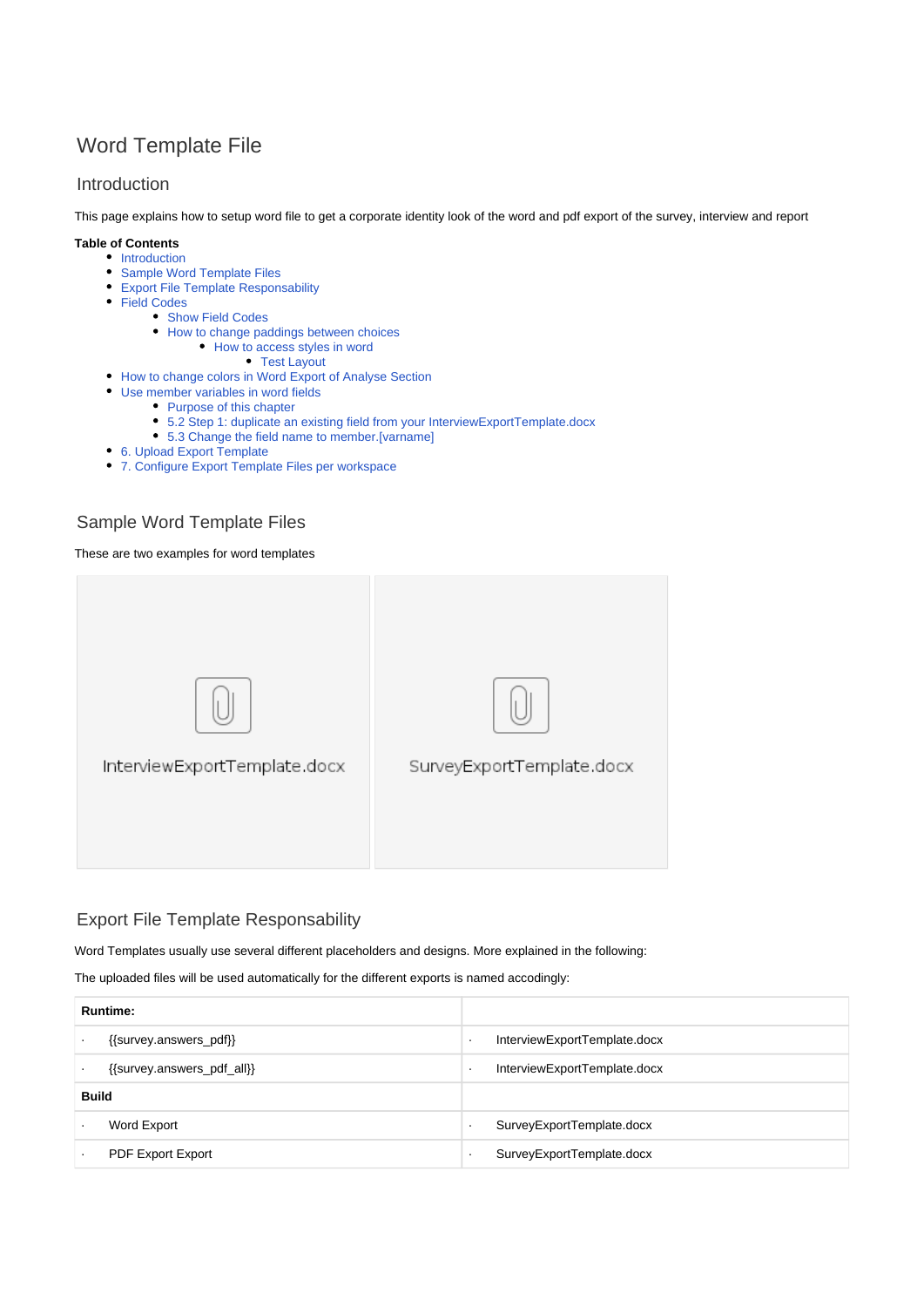| Analyse           |                            |
|-------------------|----------------------------|
| Word Report       | AnalyseExportTemplate.docx |
| <b>PDF Report</b> | AnalyseExportTemplate.docx |

## <span id="page-1-0"></span>Field Codes

The placeholders for the word exports are the following:

| {SurveyContent}      | The questions will be loaded here                        |
|----------------------|----------------------------------------------------------|
| {SurveyName}         | Name of Survey                                           |
| {SurveyDescription}  | <b>Survey Description</b>                                |
| {ExportDate}         | Date of export                                           |
| {QuestionElements}   | Number of Questions and Content Elements                 |
| {SurveyLanguage}     | Survey Language                                          |
| {AdminLink}          | Admin Link of this survey                                |
| {AnonymousLink}      | An Link                                                  |
| <b>Analytics:</b>    | The following fields are useful for the analytics export |
| {ResponseRate}       | <b>Response Rate</b>                                     |
| {ResponseRatePerDay} | <b>ResponseRatePerDay</b>                                |
| {AppliedFilter}      | Filter from the report wizard, e.g. number of completes  |

<span id="page-1-1"></span>Show Field Codes

The field codes are by default invisible, if you want to edit the field codes you need to make the visible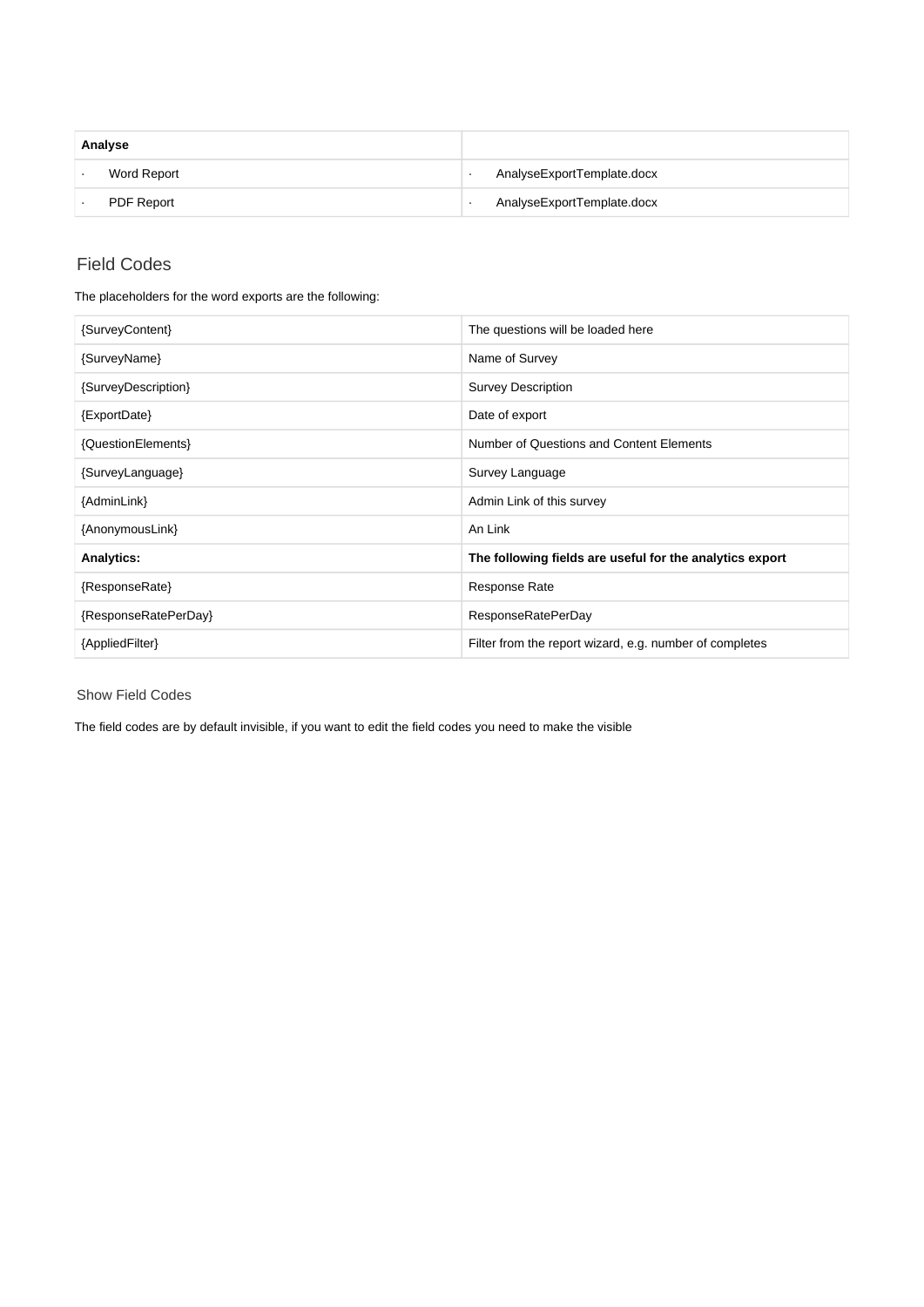

| English (United States) |  |  |  |  |  |
|-------------------------|--|--|--|--|--|
| hior oingohon           |  |  |  |  |  |

#### <span id="page-2-0"></span>How to change paddings between choices

 **How to access styles in word**

<span id="page-2-1"></span>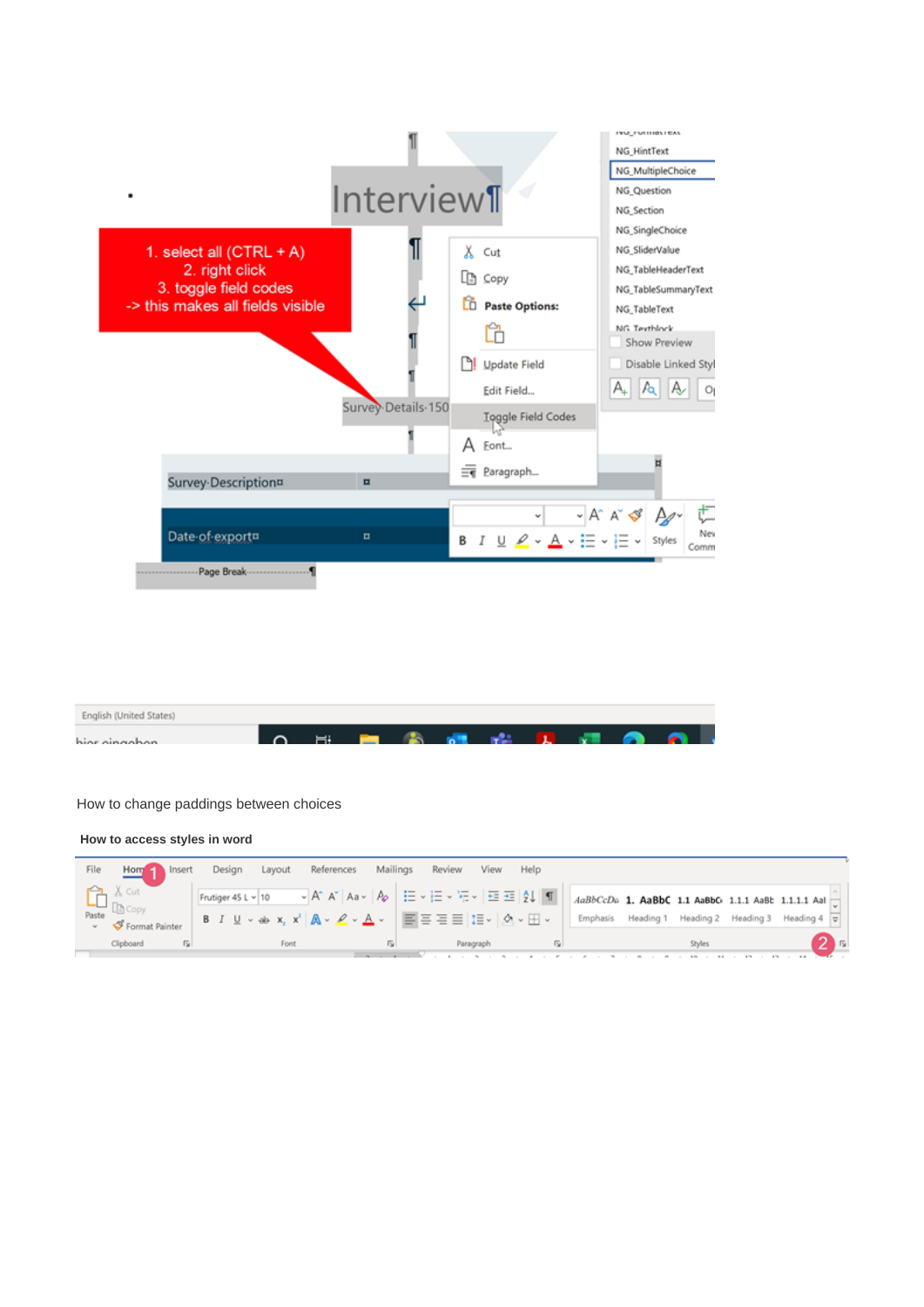| J,<br><b>Styles</b>   |         | × |
|-----------------------|---------|---|
| Heading 2             | 53      |   |
| Heading 3             | 13      |   |
| Heading 4             | 13      |   |
| Heading 5             | 53      |   |
| Heading 6             | 13      |   |
| Heading 7             | 13      |   |
| Heading 8             | 53      |   |
| Heading 9             | 13      |   |
| Intense Emphasis      | a       |   |
| Intense Quote         | 53      |   |
| Intense Reference     | ä       |   |
| List Paragraph        | ÷       |   |
| NG_Choices            | ť       |   |
| NG_CodePlanText       | ٣       |   |
| NG_ErrorMessage       | ŧ       |   |
| NG Filter             | ۳       |   |
| NG_FormatText         | ٢       |   |
| NG_HintText           | ۳       |   |
| NG_MultipleChoice     | ÷       |   |
| NG_Question           | ۳       |   |
| NG Section            | ť       |   |
| NG_SingleChoice       | ŧ       |   |
| NG_SliderValue        | v       |   |
| NG_TableHeaderText    | ۳       |   |
| NG_TableSummaryText   | ÷       |   |
| NG_TableText          | ۲       |   |
| NG_Textblock          | ۳       |   |
| No Spacing            | ī       |   |
| Normal                | ۳       |   |
| Show Preview          |         |   |
| Disable Linked Styles |         |   |
| А,<br>А<br>Æ          | Options |   |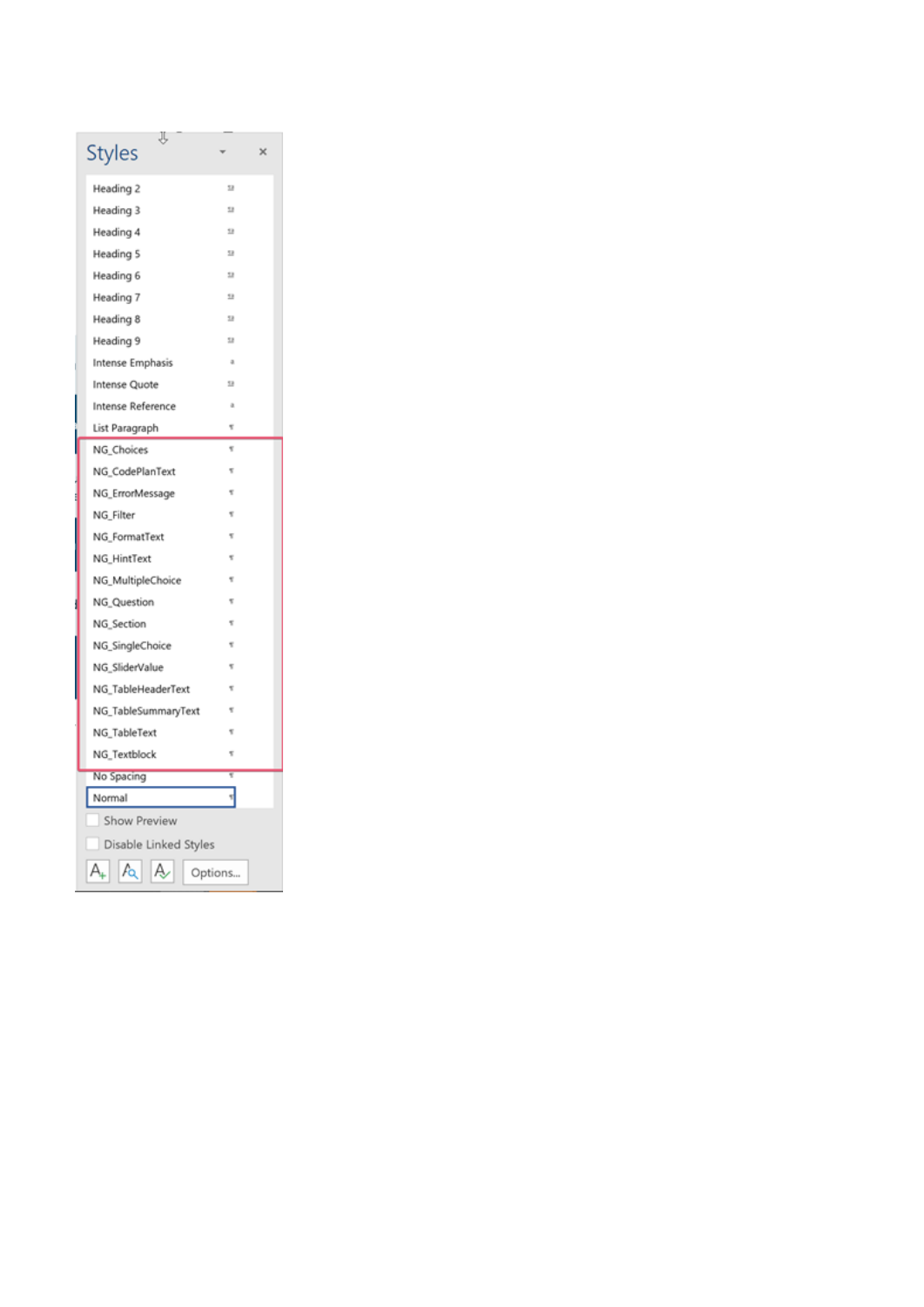| Styles                                                                           |    | × |
|----------------------------------------------------------------------------------|----|---|
| Clear All                                                                        |    |   |
| NG_Choices                                                                       | ۳  |   |
| NG_CodePlanText                                                                  | ۳  |   |
| NG_ErrorMessage                                                                  | ۳  |   |
| NG Filter                                                                        | ۳  |   |
| NG_FormatText                                                                    | ۳  |   |
| NG HintText                                                                      | ۳  |   |
| NG_MultipleChoice                                                                | 11 |   |
| NG_Question                                                                      | ۳  |   |
| NG_Sect                                                                          | ۳  |   |
| NG_Single<br>ę                                                                   | ۳  |   |
| <b>NG MultipleChoice</b><br>style is responsible for<br>the multiple choice item |    |   |
|                                                                                  | ۳  |   |
| NG_TableText                                                                     |    |   |
| NG Textblock                                                                     | ۳  |   |
| Normal                                                                           | ۳  |   |
| No Spacing                                                                       | ۳  |   |
| Heading 1                                                                        | 13 |   |
| Heading 2                                                                        | 13 |   |
| Title                                                                            | 13 |   |
| Subtitle                                                                         | 28 |   |
| Subtle Emphasis                                                                  | a  |   |
| Emphasis                                                                         | a  |   |
| Intense Emphasis                                                                 | ā  |   |
| Strong                                                                           | a  |   |
| Quote                                                                            | 13 |   |
| Intense Quote                                                                    | 13 |   |
| <b>Show Preview</b>                                                              |    |   |
| Disable Linked Styles                                                            |    |   |

## <span id="page-4-0"></span>**Test Layout**

- 1. Change the paragraph setting for **NG\_Multiple Choice**
- 2. Change the paragraph setting for **NG\_SingleChoice**
- 3. Change the paragraph setting and font size for **NG\_Choices**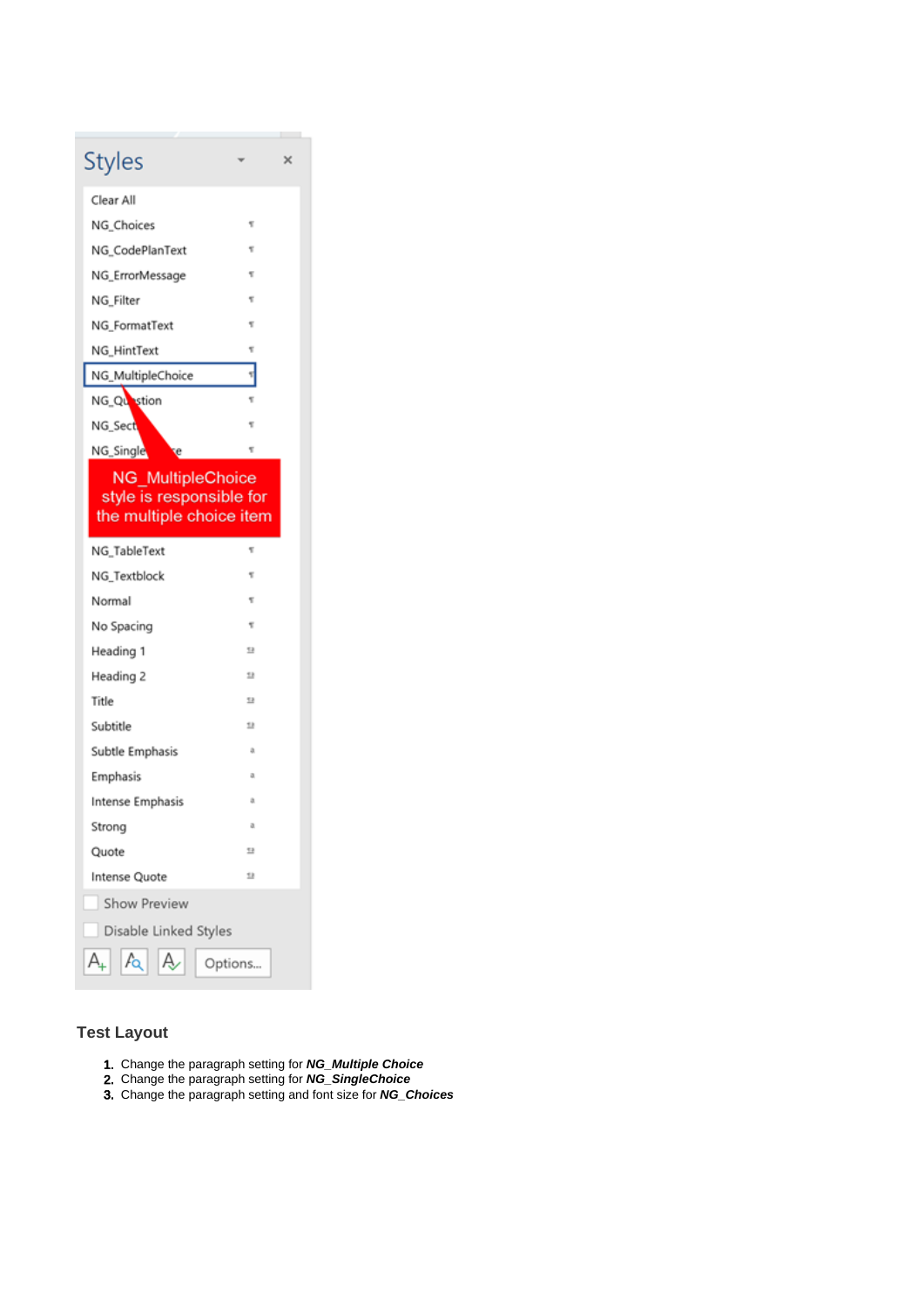

## <span id="page-5-0"></span>How to change colors in Word Export of Analyse Section

#### This hint is only relevant for the Word Export in the Analyse Tab of a Report



### <span id="page-5-1"></span>Use member variables in word fields

#### <span id="page-5-2"></span>**Purpose of this chapter**

This chapter describes how to use member variables in the word template

#### **Precondition:**

- Download and open InterviewExportTemplate.docx
- Make sure you are familiar with the toggle view code fields, see chapter 2.1

<span id="page-5-3"></span>**5.2 Step 1: duplicate an existing field from your InterviewExportTemplate.docx**

(hint: copied field codes get often hidden, use the function toggle field codes to show the copied field: 2.1)